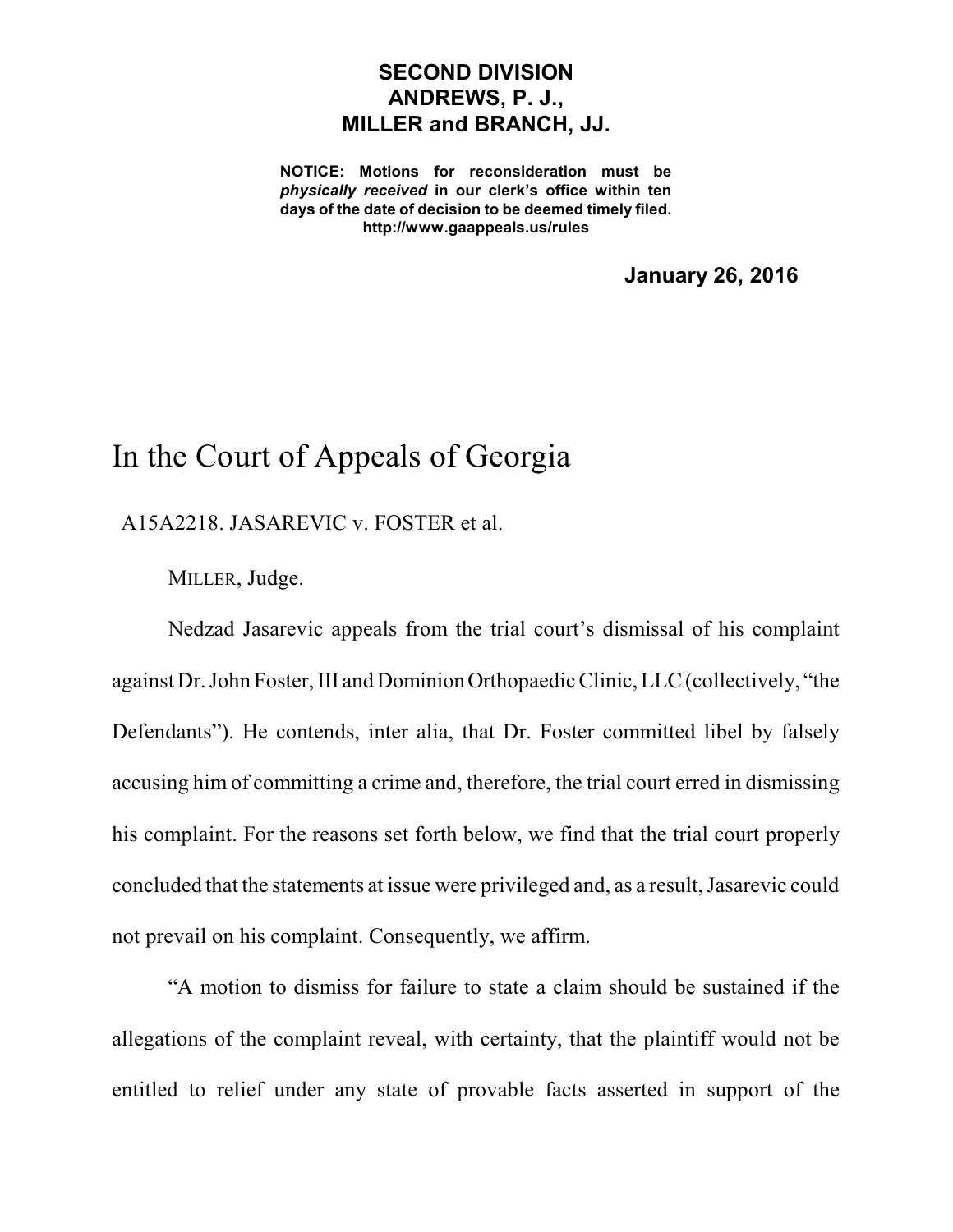complaint." (Footnote omitted.) *LaSonde v. Chase Mortgage Co.*, 259 Ga. App. 772, 774 (1) (577 SE2d 822) (2003). "On appeal, this Court reviewsthe denial of a motion to dismiss de novo. However, we construe the pleadings in the light most favorable to the plaintiff with any doubts resolved in [his] favor." (Citations, punctuation and footnote omitted.) *Liu v. Boyd*, 294 Ga. App. 224 (668 SE2d 843) (2008).

So viewed, the record shows that, in 2008, Jasarevic suffered an on-the-job injury and filed a workers' compensation claim. The State Board of Workers' Compensation appointed Dr. Foster as Jasarevic's authorized treating physician. In 2010, Dr. Foster concluded that Jasarevic could be released to full duty, although he continued to treat Jasarevic.

In 2012, Dr. Foster dictated a narrative report that became a part of Jasarevic's workers' compensation claim file. In the report, Dr. Foster indicated that Jasarevic, through a translator, had made threatening statements during an appointment and he considered Jasarevic a threat to him and his staff. The report also noted that Dr. Foster refused to treat Jasarevic any longer.

Jasarevic, appearing pro se, brought the instant suit, alleging that Dr. Foster's statements had prevented him from obtaining needed medical care. In his suit, Jasarevic sought damages as well as declaratory and injunctive relief. The Defendants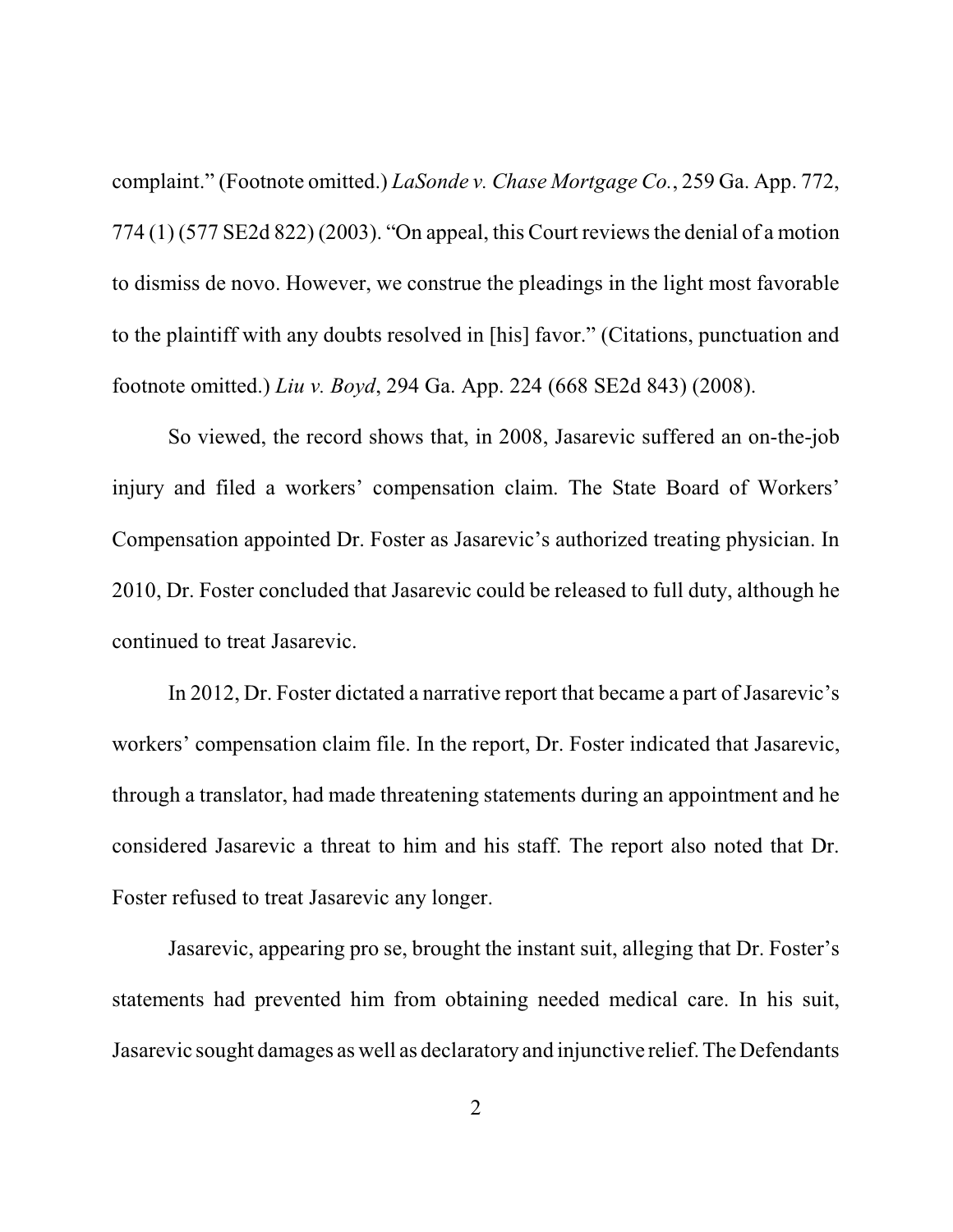moved to dismiss Jasarevic's suit, contending that his complaint sounded in medical malpractice; that he had failed to attach the affidavit required by OCGA  $\S$  9-11-9.1  $(a)$ <sup>1</sup>; and that statements made in workers' compensation proceedings are privileged and cannot serve as the basis for a libel claim. The trial court agreed and dismissed Jasarevic's complaint. This appeal ensued.

1. Jasarevic arguesthat the trial court erred in dismissing his complaint because Dr. Foster's statements regarding his threatening behavior constituted libel. We disagree.

Statements made by a physician in his or her medical records that are pertinent and material to a workers' compensation claim, such as the statements at issue here, are privileged as a matter of law and cannot serve as a basis for a claim of libel. See *Auer v. Black*, 163 Ga. App. 787, 789 (294 SE2d 616) (1982) (Statements made by a physician in his narrative report of his examination of a patient were privileged

In any action for damages alleging professional malpractice against . .

 $1$  OCGA § 9-11-9.1 (a) provides as follows:

<sup>. [</sup>a] professional licensed by the State of Georgia and listed in subsection (g) of this Code section[,]  $\ldots$  the plaintiff shall be required to file with the complaint an affidavit of an expert competent to testify, which affidavit shall set forth specifically at least one negligent act or omission claimed to exist and the factual basis for each such claim.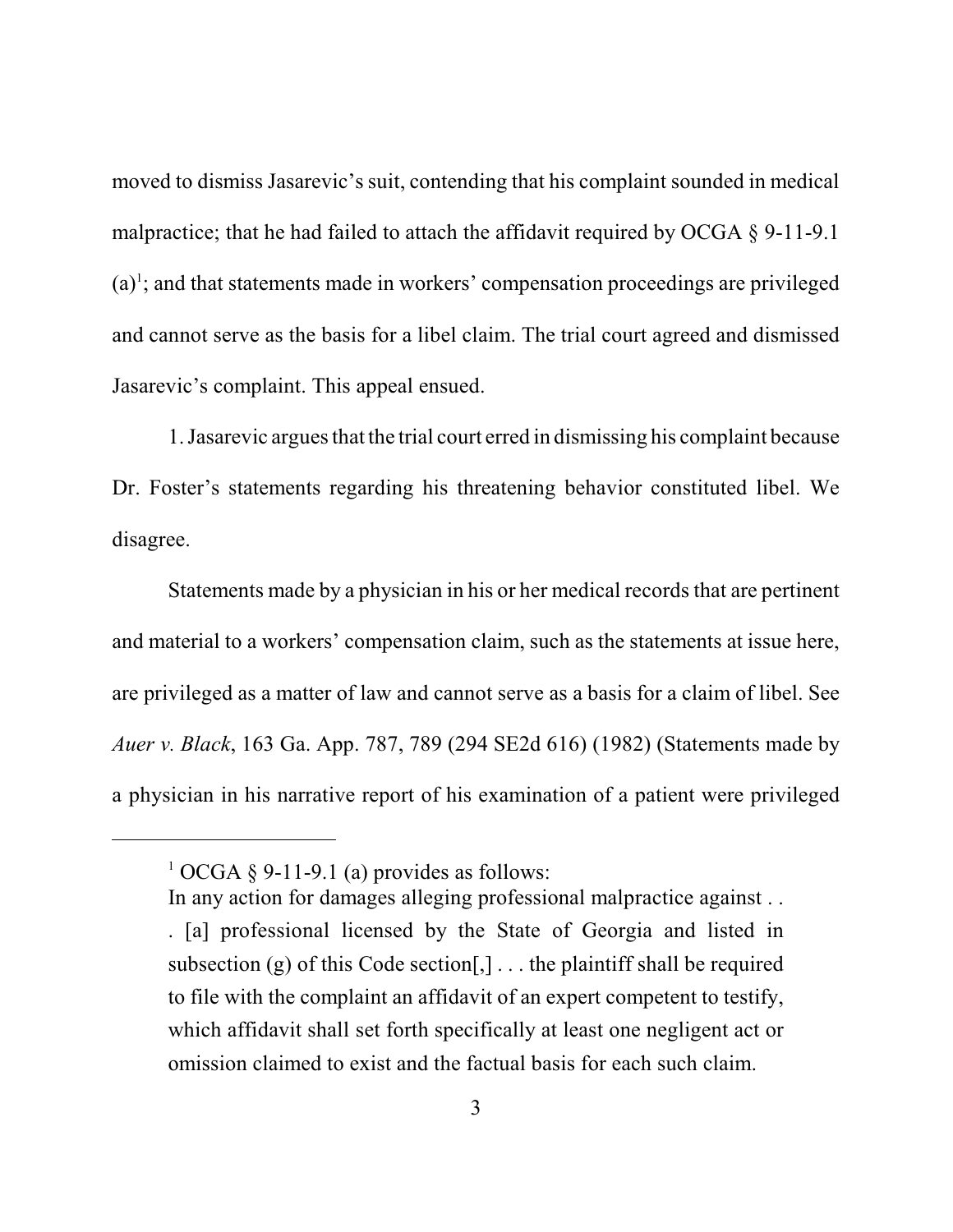because they were made in the performance of his duties, were made to protect his interest in the matter, and were pertinent and material to the patient's workers' compensation claim. Therefore, the statements were not libelous as a matter of law.); OCGA § 51-5-8 (All allegations that are contained in regular pleadings filed in a court of competent jurisdiction are privileged as long as they are pertinent and material to the relief sought, and the allegations shall not be deemed libelous, even if they could be considered false and/or malicious in other circumstances.); see also OCGA § 51-5-7 (2) ("Statements made in good faith in the performance of a legal or moral private duty" are privileged.); (3) (Statements made in good faith in order to protect the speaker's interest in a matter in which he is concerned are privileged.).

Because the allegations of Jasarevic's complaint demonstrate with certainty that he would not be entitled to relief, and the Defendants have established that Jasarevic could not possibly introduce evidence within the framework of his complaint that would authorize a grant of the relief he seeks, the trial court properly dismissed his complaint. See *Stendahl v. Cobb County,* 284 Ga. 525 (1) (668 SE2d 723) (2008).

2. We do not reach the issue of whether the trial court erred in concluding that Jasarevic's complaint sounded in medical malpractice and must be dismissed due to